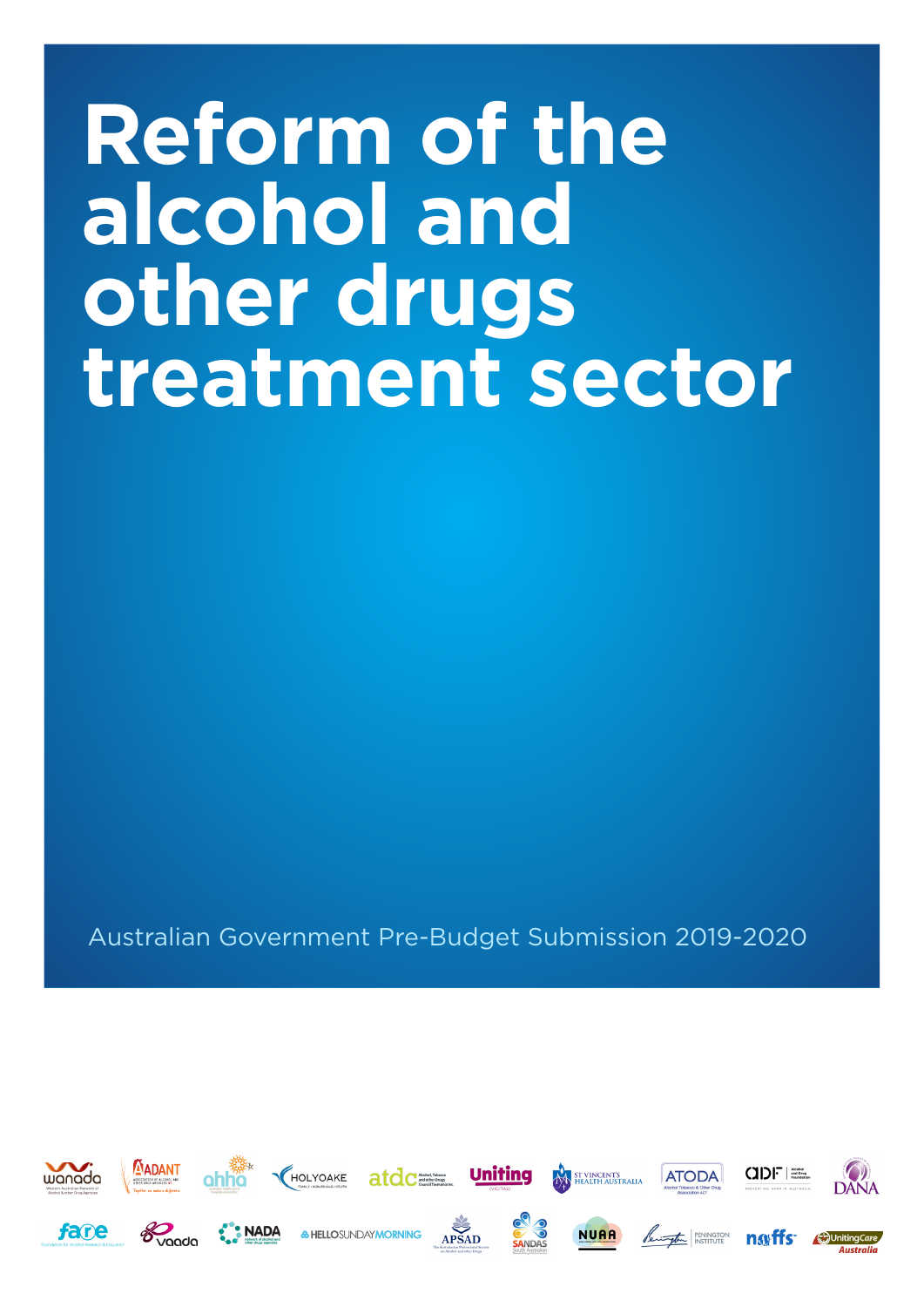# This Submission

This budget submission outlines a proposal for reform of the alcohol and other drugs treatment sector to improve service quality and accessibility. A key objective of the reform outlined here is to address the chronic undersupply of treatment services relative to demand.

The submission was developed through consultation with a diverse group of organisations.

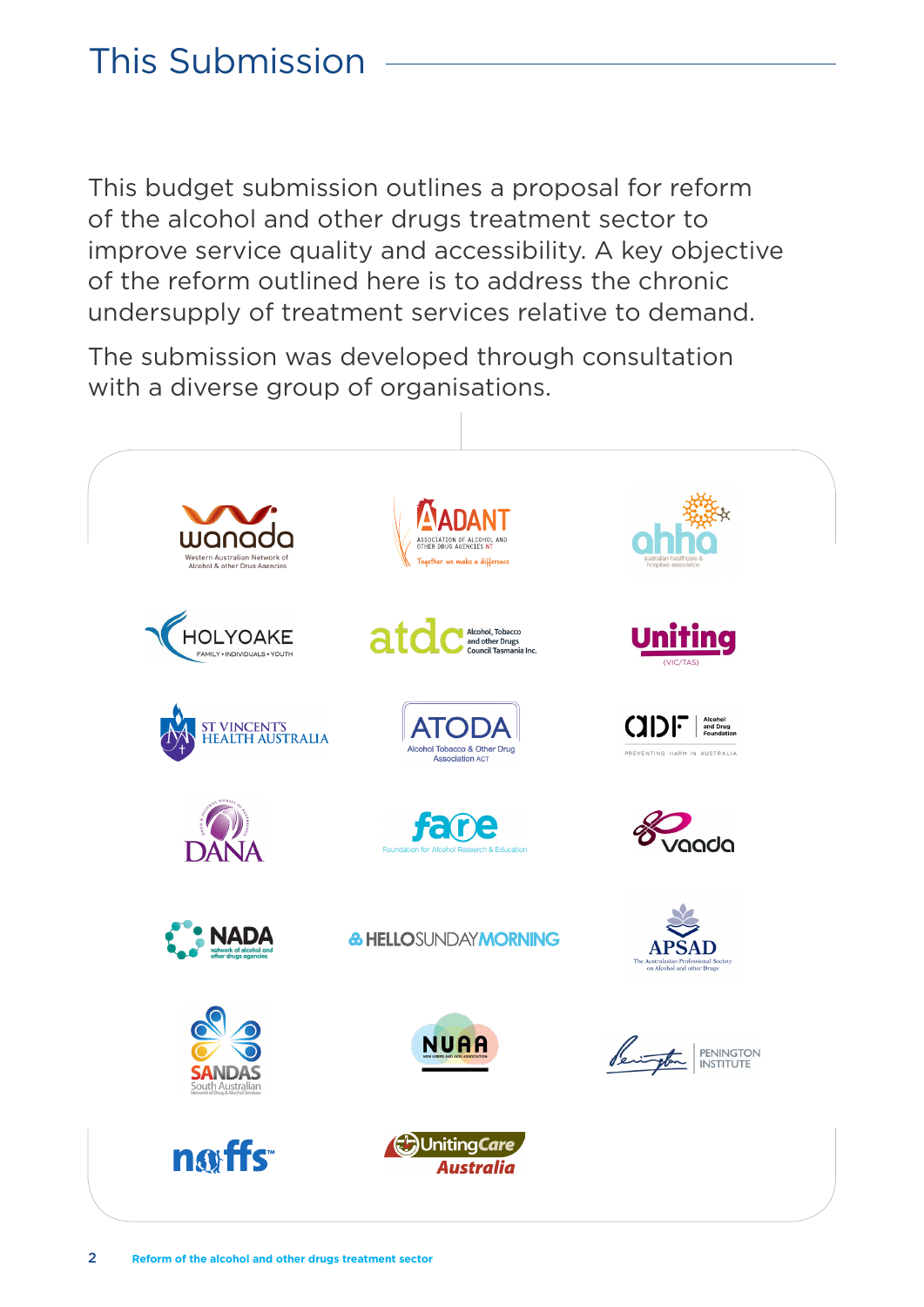### Executive summary

Every year more than 200,000 Australians are unable to access alcohol and other drugs treatment because not enough treatment is available. 1 In the hundreds of thousands of Australian families where someone uses alcohol, tobacco or other drugs in a way that hurts themselves and the people around them, life becomes much harder when treatment services are not available.

This is a common experience right across the spectrum – from people who may be at risk of developing problems through to people whose use have led them to experience significant impairment or distress.

Alcohol and other drugs treatment works when people can access the right kind of care at the right time and in the right place, with clinical and social support tailored to what is best for the individual.<sup>2</sup>

Historical underinvestment<sup>3</sup>, stigma<sup>4</sup>, uneven distribution of services<sup>5</sup>, poor integration with other clinical and social services 6, a lack of evidence-based government policy and program directions, and a lack of oversight at national, state and territory levels have limited the size and effectiveness of the sector and means that too many people and their families experience long delays, little choice and compromised quality in a system that is fragmented and difficult to navigate.<sup>7</sup>

Evidence informs us that people access treatment often many years later than when they should.<sup>8</sup> Long delays lead to greater harm, increased health care costs<sup>9</sup> and potentially less successful treatment. Poorly designed and unreliable funding systems have compounded this effect, undermining service improvement, evaluation and growth.<sup>10</sup>

We are calling for both reform across Australia's alcohol and other drugs treatment sector and the commitment of new funding to ensure that people who want and need treatment for problematic use of alcohol and other drugs, can get it.

- 4) Lancaster, K, 2017, *Reducing stigma and discrimination for people experiencing problematic alcohol and other drug use,* Queensland Mental Health Commission.
- 5) Ritter, A, et al., 2014, *New Horizons: The review of alcohol and other drug treatment services in Australia,* Drug Policy Modelling Program, National Drug and Alcohol Research Centre, UNSW.
- 6) Lubman, D, et al., 2014, *A study of patient pathways in alcohol and other drug treatment,* Turning Point.
- 7) Lubman, D, et al., 2014, *A study of patient pathways in alcohol and other drug treatment,* Turning Point.

<sup>1)</sup> Ritter, A, et al., 2014, *New Horizons: The review of alcohol and other drug treatment services in Australia,* Drug Policy Modelling Program, National Drug and Alcohol Research Centre, UNSW.

<sup>2)</sup> Lubman, D, et al., 2017, *Informing alcohol and other drug service planning in Victoria,* Turning Point.

<sup>3)</sup> Ritter, A, et al., 2014, *New Horizons: The review of alcohol and other drug treatment services in Australia,* Drug Policy Modelling Program, National Drug and Alcohol Research Centre, UNSW.

<sup>8)</sup> Chapman, C, et al., 2015, 'Delay to first treatment contact for alcohol use disorder' in *Drug and Alcohol Dependence;* Lee, N, et al., 2012, 'Examining the temporal relationship between methamphetamine use and mental health comorbidity', in *Advances in Dual Diagnosis.*

<sup>9)</sup> Ettner, SL, et al., 2006, 'Benefit-cost in the California treatment outcome project: does substance abuse treatment "pay for itself"?', in *Health Services Research.*

<sup>10)</sup> Ritter, A, et al., 2014, *New Horizons: The review of alcohol and other drug treatment services in Australia,* Drug Policy Modelling Program, National Drug and Alcohol Research Centre, UNSW.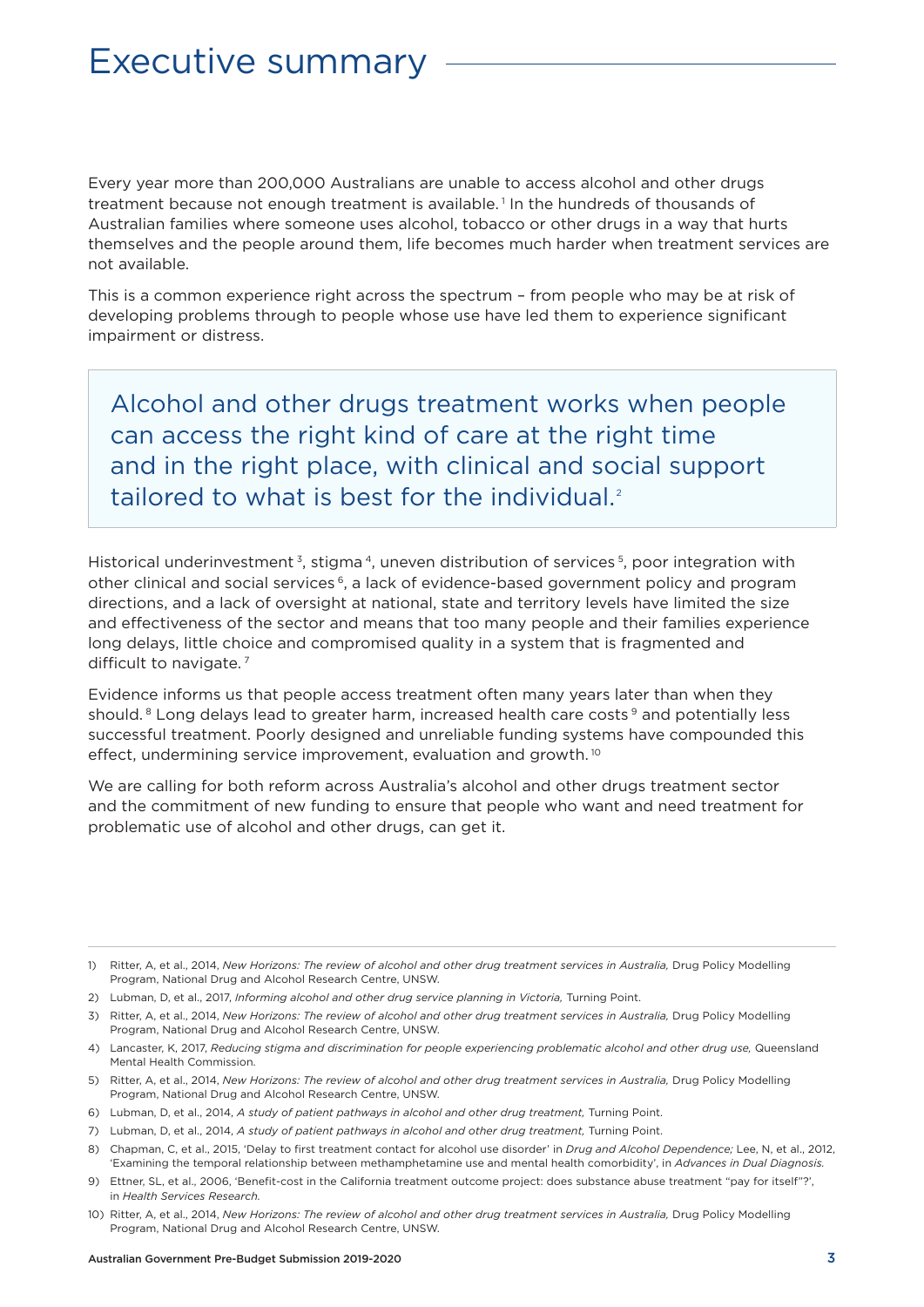## Executive summary

The three priorities for reform are:



**Improve the size and focus of investment in the alcohol and other drugs treatment sector —** That the Australian Government and state and territory governments commit to funding alcohol and other drugs treatment that is, like it does for other health programs:

- > based on needs-based population planning
- > through implementation of the Drug and Alcohol Services Planning Model (DASPM)
- > cognisant of relevant national and state frameworks to ensure that investment in treatment is targeted
- > delivered in those areas and to those groups of people that need it most.

**Establish a new national Alcohol and Drugs Executive Agency —** That the Australian Government with state and territory governments establish an independent national Alcohol and Other Drugs Executive Agency to:

- > lead system reform
- > implement initiatives to end stigma and discrimination
- > improve accountability of governments at all levels and that of service providers
- > oversee service improvement strategies.

 $\overline{\phantom{a}}$ 

**Invest in service and workforce capability —** That the Australian Government, with state and territory governments create and contribute to an Alcohol and Other Drugs Treatment Sector Capability Fund. This would address immediate needs, prior to the full implementation of the DASPM, by:

- > investing in service improvement and evaluation
- > expanding the specialist alcohol and other drugs treatment workforce and capital works to improve the physical infrastructure of services
- > including a focus on further developing the Aboriginal and Torres Strait Islander workforce and the development of a peer workforce – both of which are especially required in alcohol and drugs treatment services.

We are seeking bi-partisan commitment across the Australian, state and territory governments to treatment sector reform. We invite the Australian Government to lead a national response, increase investment in alcohol and other drugs treatment in future national health budgets and improve coordination and planning between the Australian, state and territory governments. In this submission, we are calling on the Australian Government to work with key sector and health stakeholders and allocate specific new funding to reform the alcohol and other drugs treatment sector over the next four years.

We are calling on the Australian Government to allocate new funding of \$1.2 billion per year over the next four years to build the capacity, coordination and workforce of Australia's alcohol and other drugs treatment sector.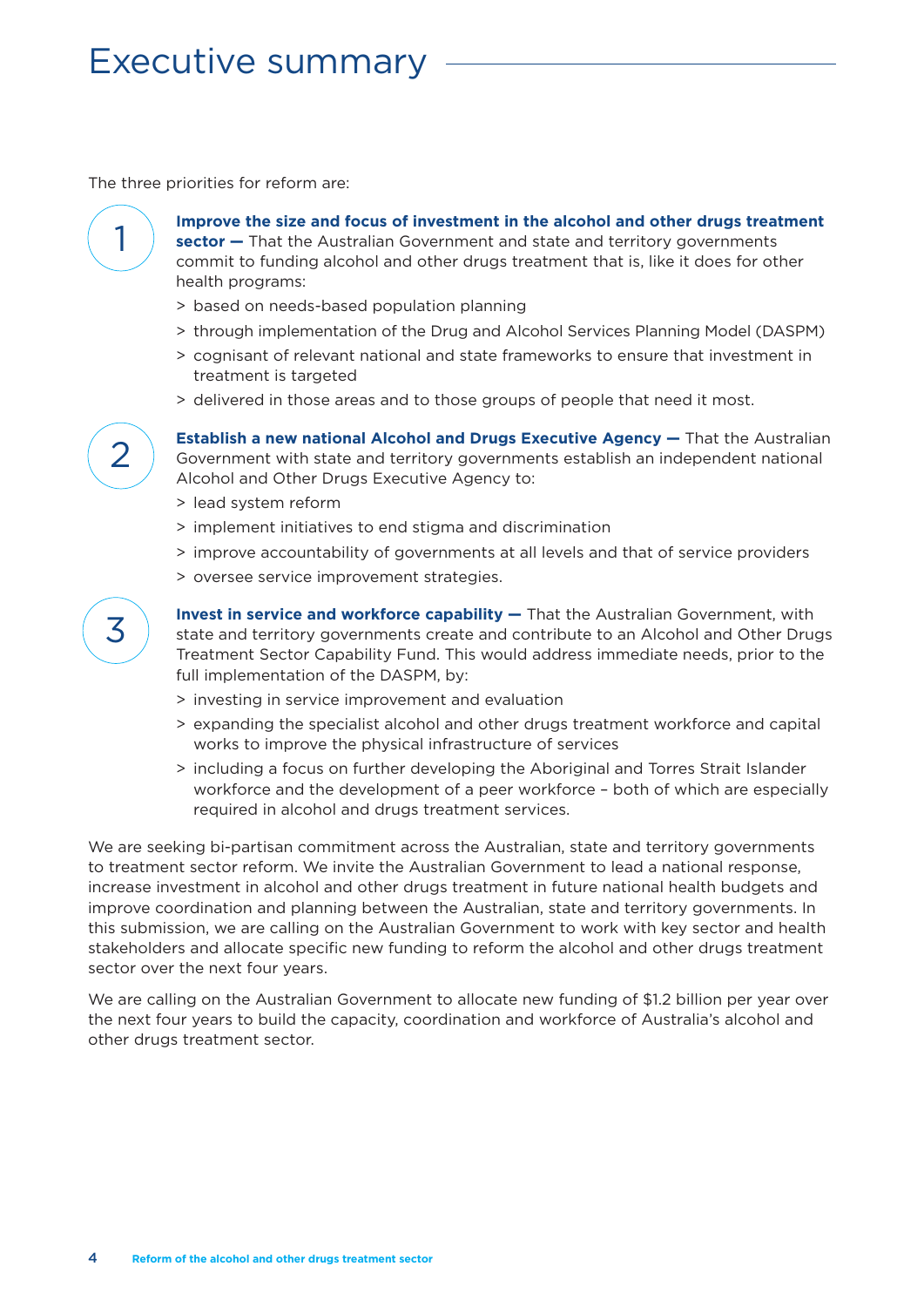### Executive summary

Section 1 in this submission outlines a proposed budget breakdown. An additional costing and briefing document for a proposed new national Alcohol and Drugs Executive Agency is also available upon request. This budget request aligns with Outcomes 1 and 2 of the Department of Health Portfolio priorities and:

- > supports the priority actions of the *National Drug Strategy 2017–2026* to:
	- > 'enhance access to evidence-informed, effective and affordable treatment'
	- > 'develop and share data and research, measure performance' including 'robust evaluation processes to effectively measure impact or outcome of work undertaken, including consistent monitoring and reporting of treatment outcomes'
	- > 'facilitate treatment service planning and responsibility for implementation between levels of government and other health services/professionals broadly across the health system
- > is consistent with the development of 'a new national treatment framework that clarifies government roles and improves planning across the sector, so that communities have the types of services they need' as outlined in the *National Ice Action Strategy*
- > is consistent with the objectives of the *National Alcohol and Other Drug Workforce Development Strategy 2015–2020*, to build the size and capabilities of the treatment services workforce across Australia
- > supports the three key principles of the *National Aboriginal and Torres Strait Islander Peoples' Drug Strategy 2014–2019:*
	- > build capacity and capability of the alcohol and other drugs service system, particularly Aboriginal and Torres Strait Islander controlled services and its workforce, as part of a crosssectoral approach with the mainstream alcohol and other drugs services to address harmful alcohol and other drugs use
	- > increase access to a full range of culturally responsive and appropriate programs, including prevention and interventions aimed at the local needs of individuals, families and communities to address harmful alcohol and other drugs use
	- > establish meaningful performance measures with effective data systems that support community-led monitoring and evaluation
- > builds on the Federal Government's previous investment in treatment delivered via the Primary Health Networks, with additional investment to meet population need.

The following pages provide further detail about this Federal Budget submission.

#### **Central contact for group of participating organisations:**

St Vincent's Health Australia Group Manager Policy & Government Phone: (03) 9231 1733 Email: jo-anne.chapman@svha.org.au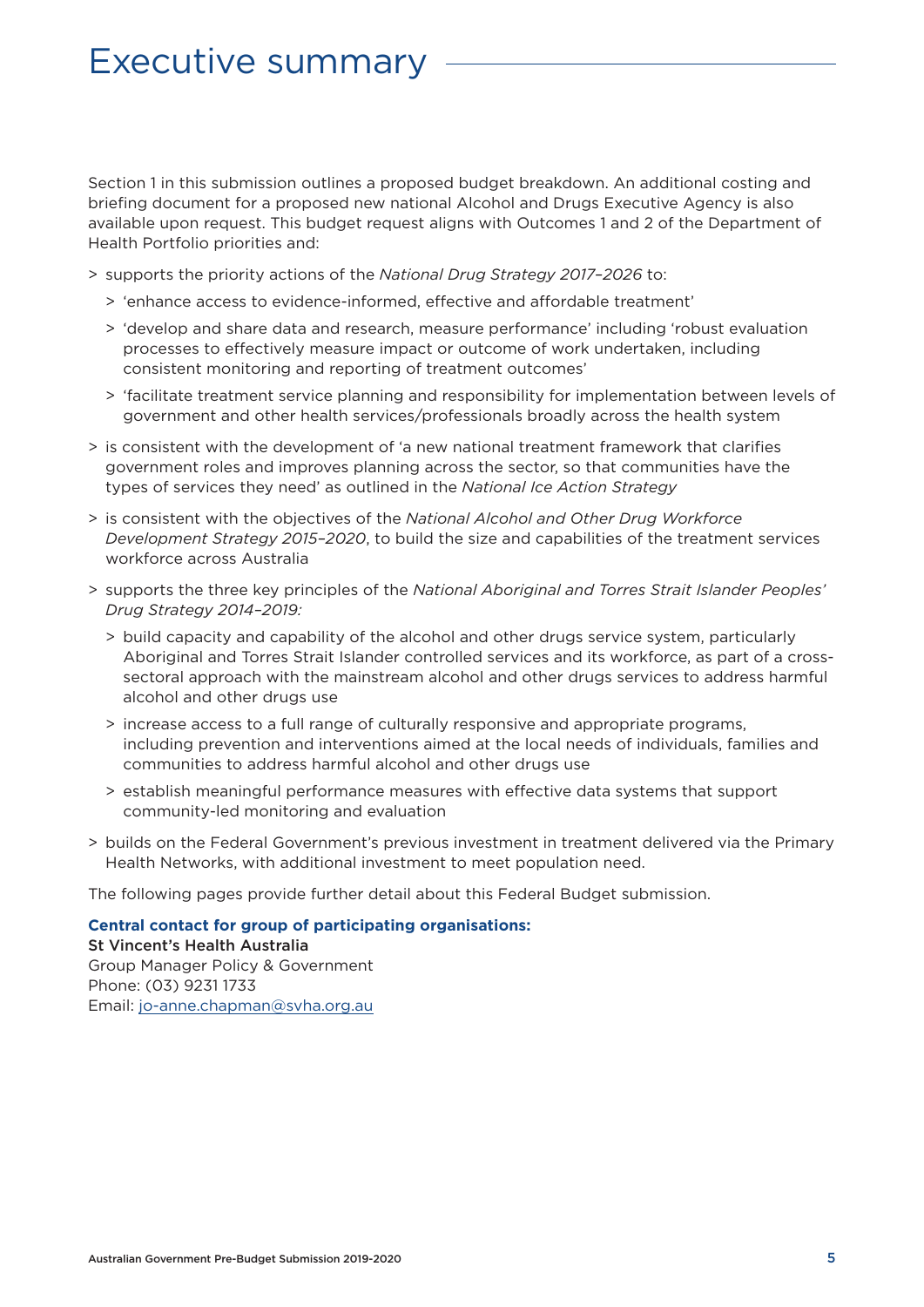# Introduction

This submission presents three focus points for significant reform of Australia's alcohol and other drugs treatment sector

- **1** — **Improve the size and focus of investment in the alcohol and other drugs treatment sector.**
- **2** — **Establish a new national Alcohol and Drugs Executive Agency.**
- **3** — **Invest in service and workforce capability.**

These focus points will lead to better coordination and intervention for patients experiencing problems related to alcohol and other drugs and will ensure that planning for services and different models of interventions to support patients, their families and their communities is evidence based and meets demand.

#### **Stakeholders**

The misuse of alcohol and other drugs and the impacts of its harm on individuals, families and communities remain a major health, legal and social issue. The social and economic costs of not meeting demand for treatment are high. While we acknowledge government has been working on a National Treatment Framework which is supported by Council of Australian Governments (COAG), the immediate economic, health and social benefits of reducing harm are substantial.

We need structural reform *now*. Which is why we are calling on the Australian Government to commit new funding to the alcohol and other drugs treatment sector.

We are a large group of health, community, welfare and consumer organisations who together, call on the Australian Government to work with states and territories to ensure that people in need are able to access treatment. We represent a cross-section of the alcohol and other drugs treatment fields including:

- > state and territory Alcohol and Other Drugs Peaks Networks
- > treatment providers
- > alcohol and drugs treatment health professionals
- > consumer and carer representatives
- > professional societies and research centres
- > Australian Healthcare and Hospitals Association.

Every day Australia treats the health and social impacts of the harmful consumption of alcohol and other drugs across many portfolios – not just in public health. As identified in the *National Drug Strategy 2017–2026:*

*It is critical that Australia's strategy enhances and maintains access to quality evidence informed treatment. Integrated care is critical to Australia's response and this includes approaches that allow individuals to connect to services which will address barriers to recovery, which might lead to issues such as physical and mental health needs, social, economic, legal or accommodation considerations.*

*It is important that these services are accessible and tailored to the diverse needs of individuals affected by drug use.*

We represent the range of organisations that are crucial to this integrated response.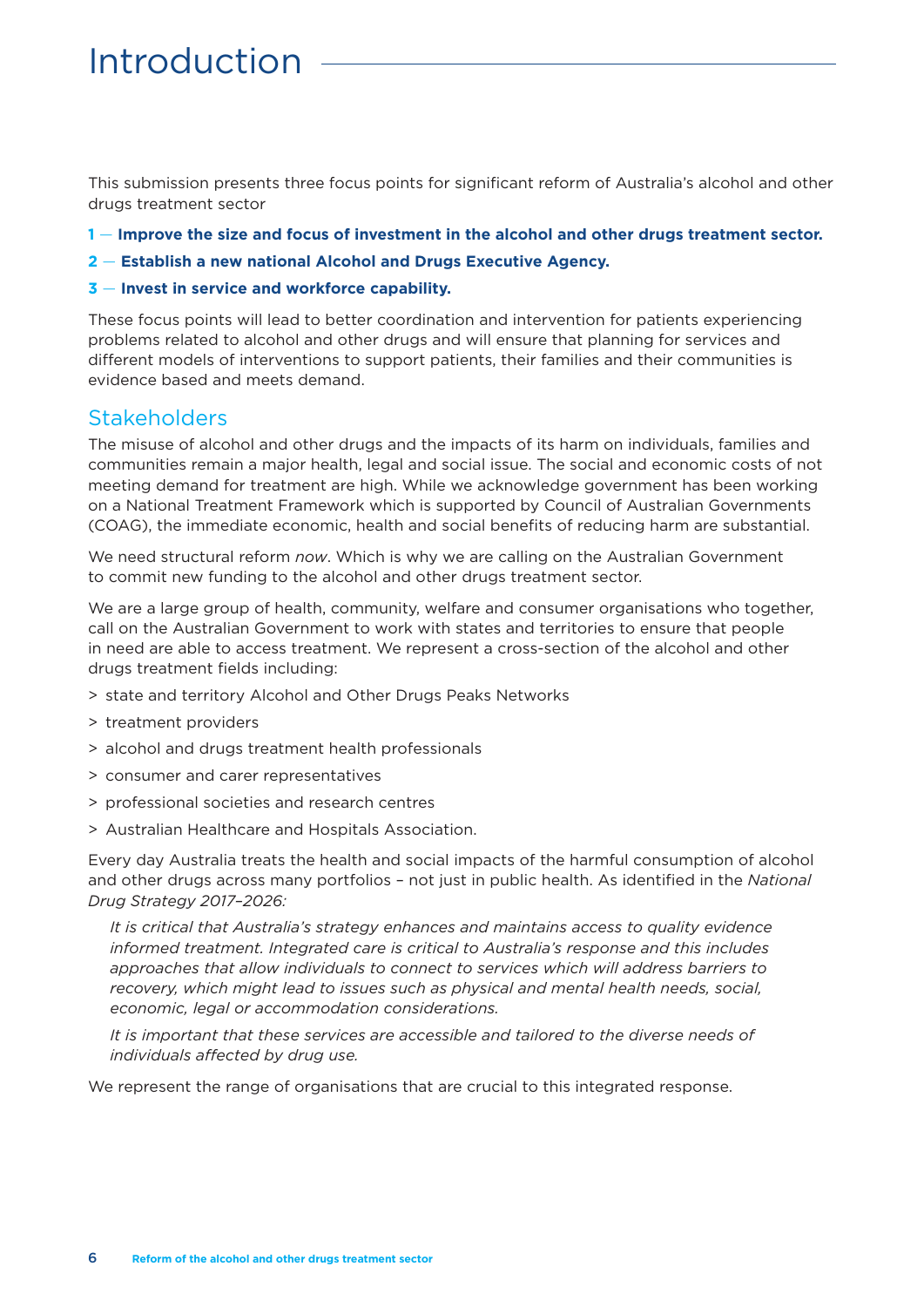# Introduction

The impacts of alcohol-and-other-drugs-related harm are far reaching. The most recent estimate calculated tangible costs of \$30,500,000,000 from alcohol-and-other-drugs-related harm in Australia. 11 All Australians share the costs of alcohol-and-other-drugs-related harm – as family members, friends, colleagues and taxpayers. This includes but is not limited to:

- > disability and brain injury from early exposure to alcohol and other drugs
- > injuries and trauma from alcohol-and-other-drugs-related accidents and violence (public and domestic) treated in our hospitals, GP clinics and community services
- > chronic illness from long-term alcohol and other drugs consumption including cancers, heart and liver disease, cognitive impairment and dementia, and mental illness
- > behavioural disturbances and mental health impacts leading to loss of connection at times with families, friends and the wider society
- > increased contact with the police and the justice system, including incarceration costs
- > impact on community amenities, property, infrastructure and community safety.

The last comprehensive analysis of alcohol and drugs treatment funding was during 2012–2013 and identified that \$1.2 billion was spent on treatment services annually to meet the needs of up to 234,000 people. Given that estimates of at least another 200,000 Australians would be in treatment if places were available<sup>12</sup>, we are calling on the Australian Government to increase funding, improve planning and coordination nationally, and increase investment in building service and workforce capability.

Australia needs a system that:

- > allocates funding, resourcing and infrastructure consistently and based on evidence so that responses can be tailored to communities
- > affords individuals and families in metropolitan, regional, rural and remote Australia an opportunity to address the early signs of problematic use of alcohol and drugs
- > provides a range of evidence-based options for treatment with standards to address severe dependence issues so that valid health outcomes are achieved
- > doesn't leave families and friends experiencing long delays and little choice when one of their loved ones are experiencing alcohol and drugs misuse
- > doesn't continue to increase public health, social, legal and justice costs in Australia.

<sup>11)</sup> Collins, D, & and Lapsley, H, 2008, *The costs of tobacco, alcohol and illicit drug abuse to Australian society in 2004/05, Commonwealth of Australia.*

<sup>12)</sup> Ritter, A, et al., 2014, *New Horizons: The review of alcohol and other drug treatment services in Australia,* Drug Policy Modelling Program, National Drug and Alcohol Research Centre, UNSW.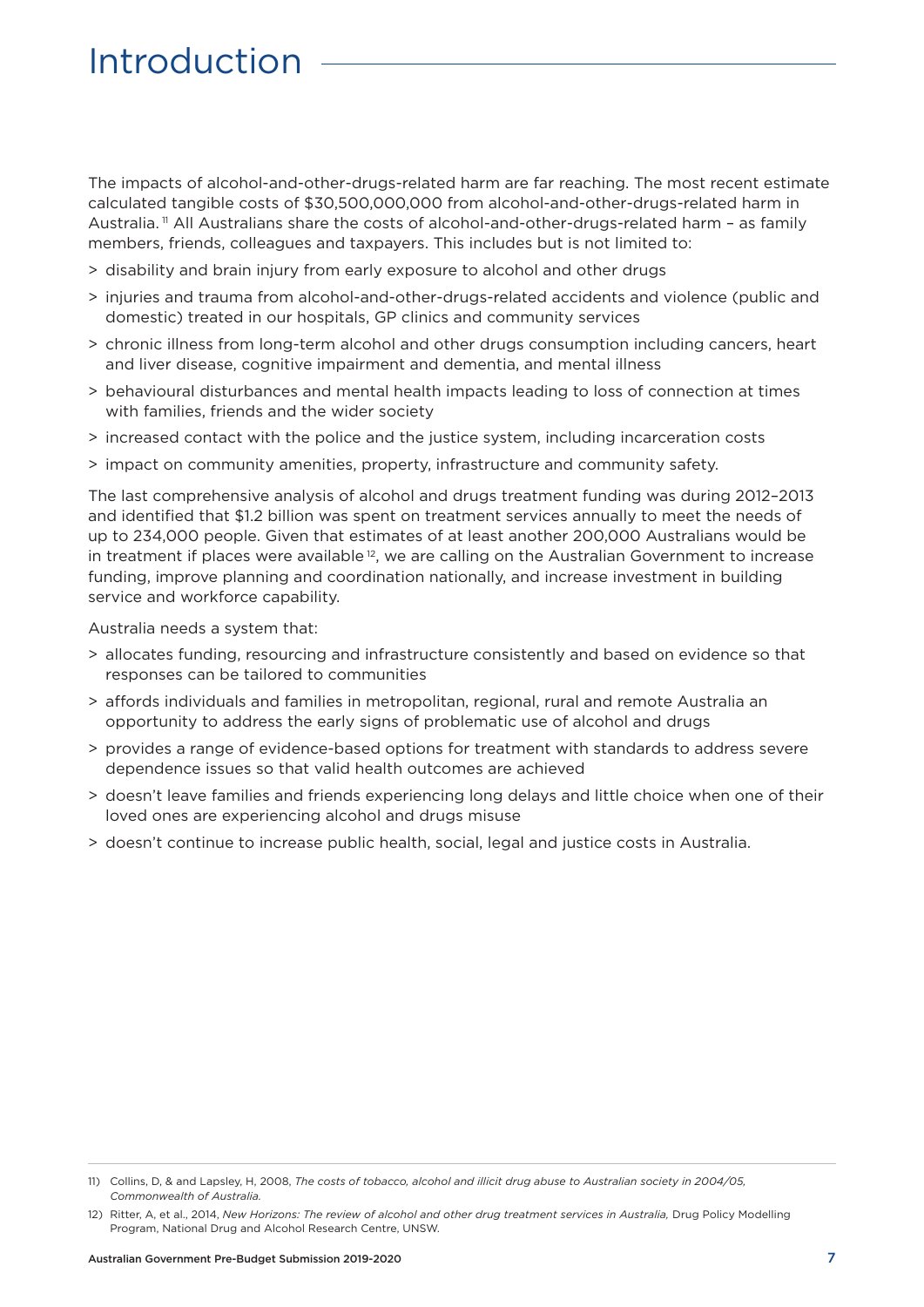### SECTION 1 - Budget and Reform Requests

#### 1 – Improve the size and focus of investment in the alcohol and other drugs treatment sector

The alcohol and other drugs treatment sector is one of the last sectors not to utilise a national evidence-informed planning framework to guide and plan public investment. We call on the Australian Government to fund and embed a nationally consistent planning model for the Australian alcohol and other drugs treatment sector.

Insufficient and short-term funding has been a barrier to longer-term investment in infrastructure and services and a barrier to recruiting and retaining a specialist alcohol and other drugs treatment workforce 13. We encourage the Australian Government to consider the Drug and Alcohol Service Planning Model (DASPM) to ensure it remains epidemiologically and clinically relevant and informs joint planning for investment in services.

DASPM was developed between 2010 and 2013 to enable nationally consistent, evidence-based planning for alcohol and other drugs services in Australia. The model was designed to estimate demand for treatment services, specify optimal care packages and calculate the resources needed to provide services.

Implementation of the model would require leadership and engagement with the community and the non-government sector for joint planning, implementation and review. We call on the Australian Government to fund an update of the DASPM. The updated and revised DASPM will be used nationally to plan investment and predict demand.

We call on the Australian Government to form and fund a working group with representation from all state and territory jurisdictions to update the DASPM so Australia can have a world-class national planning model for alcohol and other drugs treatment policy and responses.

A working group with representation from all jurisdictions would:

- a) incorporate learnings from implementation of similar planning models; for example, in Australian mental health service systems and in the Western Australian alcohol and other drugs treatment system
- b) integrate the National Quality Framework for Alcohol and Other Drugs Treatment Services and the National Treatment Framework
- c) plan a staged and coordinated expansion of service systems, including workforce development
- d) form and fund a technical working group to update the 2013 model, including a review of the epidemiology and tailoring to specific population groups and locations.

Better investment planning through implementation of the DASPM across jurisdictions will improve access to high-quality services and make recruiting and retaining an effective specialist alcohol and other drugs treatment workforce easier. It will also assist key primary, acute, specialist and community services organisations to coordinate and plan their service delivery and improve models of care and services.

<sup>13)</sup> Ritter, A, et al., 2014, *New Horizons: The review of alcohol and other drug treatment services in Australia,* Drug Policy Modelling Program, National Drug and Alcohol Research Centre, UNSW, p. 114.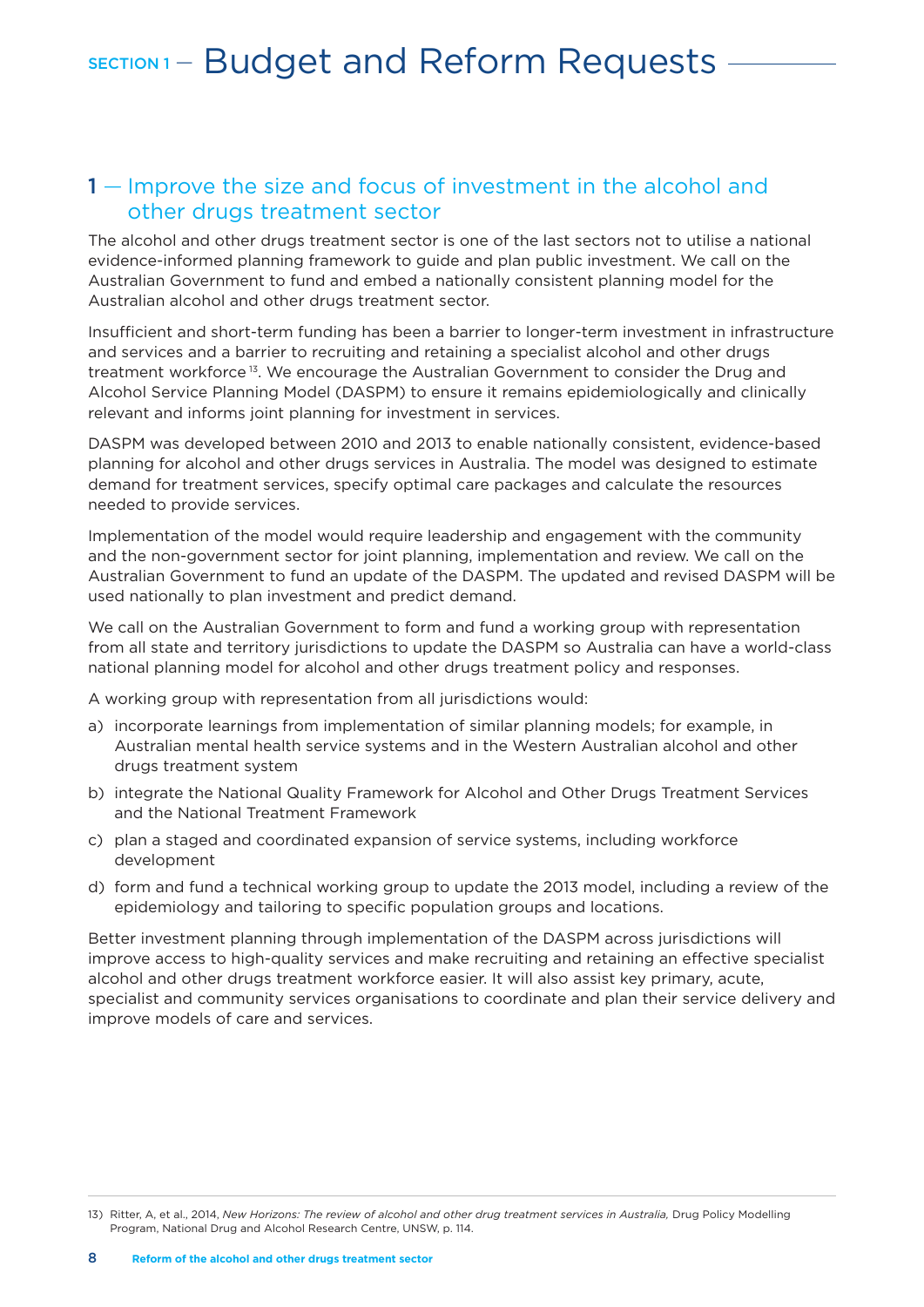#### SECTION 1 – Budget and Reform Requests

This will mean better outcomes from alcohol and drugs treatment for hundreds of thousands of Australians and their families through accessing the right kind of care, at the right place, at the right time. It also means that the funding allocated across Australia is based on evidence and demand, not on old historical funding levels and approaches which do not meet the needs of patients, families or communities.

#### Recommendations

- > We recommend the Australian Government establishes a process and forms a working group to update DASPM in 2019–2020.
- > We recommend the Australian Government implements the updated Drug and Alcohol Service Planning Model (DASPM) to guide investment in the alcohol and other drugs treatment sector in Australia.

#### 2 — Establish a new national Alcohol and Drugs Executive Agency

The quality and availability of alcohol and other drugs treatment is limited by:

- > insufficient coordination between the different levels of government that commission treatment services
- > a lack of accountability and transparency for treatment service outcomes
- > fragmentation of the service system
- > poor integration with other clinical and social services
- > stigma and discrimination related to alcohol and other drugs problems
- > insufficient workforce development.

Inequitable distribution of treatment services means that some population groups and communities, including regional and rural communities, experience a particularly severe lack of access.

Further, the division of responsibilities between the Australian Government, states and territories must be clarified and coordination improved.

We call on the Australian Government to support the establishment of a new national Alcohol and other Drugs Executive Agency and to provide a level of funding so its desired outcomes can be achieved over time.

A new national Alcohol and Other Drugs Executive Agency would be established as an Australian Government executive agency. We call on the Australian Government to work throughout 2019– 2020 with representatives from across the alcohol and other drugs treatment, health, social, carers, legal and justice sectors – along with state and territory governments – to inform the model of the proposed new national Executive Agency, which will perform the critical role of national leadership and coordination.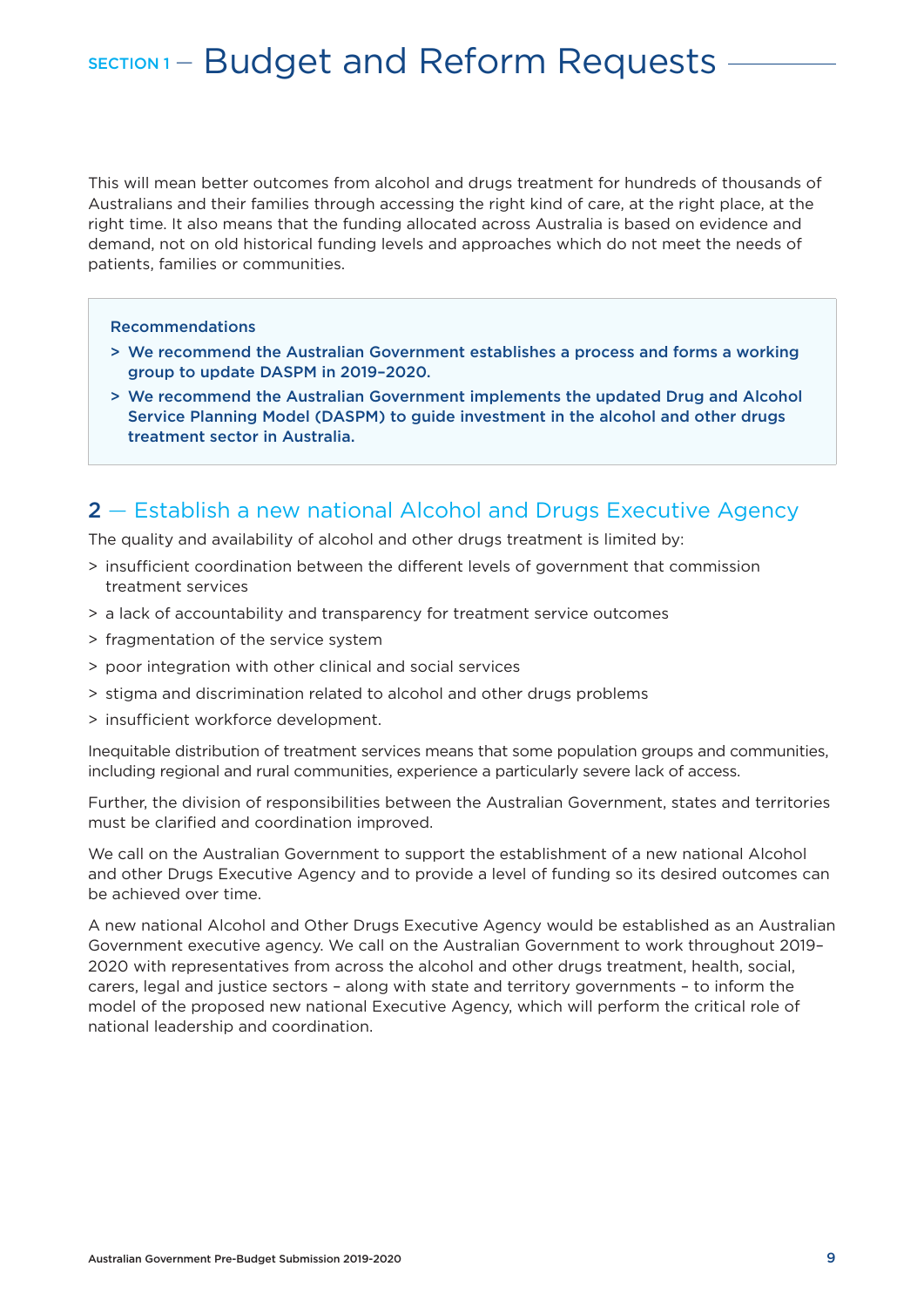#### SECTION 1 – Budget and Reform Requests

A new national Executive Agency would focus specifically on alcohol and other drugs, with responsibilities that include:

- > advising on a comprehensive and integrated system of clinical and social services for individuals and families experiencing alcohol and drug-related problems
- > implementing initiatives to address stigma and discrimination against people with alcohol and drug-related problems, and alcohol and drug treatment service staff
- > promoting better coordination between different levels of government, their agencies and communities in the development of the workforce, including a peer workforce and delivery of treatment services
- > contributing to the development of a culture of continuous improvement in Australia's alcohol and other drugs treatment sector and enhancing the accountability and transparency in treatment services through the provision of independent reports and advice to the Australian Government and the community as well as development of evidence-informed national guidelines for treatment
- > ensuring consumer voices are represented and that policy and service provision take into account consumer experience and needs
- > identifying unmet needs and making recommendations about legislation and funding to address those needs as well as to ensure there is ongoing investment in continuity of care to address relapse and long-term needs of individuals and their families
- > advising high-level forums such as the Ministerial Drug and Alcohol Forum as well as coordinating the Alcohol and Other Drugs Treatment Sector Capability Fund so that support for the workforce at state and territory levels is evidence-based and directed towards the needs of each jurisdiction.

The establishment of a new national Executive Agency, focused specifically on alcohol and other drugs, would drive substantial improvement in health and wellbeing through drawing on evidence to shape future policy and program responses, improving the quality and outcomes of alcohol and drugs treatment, and increasing efficiency and cost-effectiveness across all levels of government. This Executive Agency must be independent, funded appropriately and granted the authority to offer evidence-based solutions and coordination across all levels of governments.

This Executive Agency would offer national leadership, authority and responsibility for transforming Australia's alcohol and other drugs treatment sector over the coming years. It will require an appropriate level of funding to be effective in its scope and functions.

#### Recommendation

> We recommend the Australian Government fund a new national Alcohol and other Drugs Executive Agency and commit to consultation with a wide cross-section of stakeholders to develop and finalise the structure of the new Executive Agency throughout 2019–2020. An additional costing and briefing document for a new national Alcohol and Drugs Executive Agency is available upon request.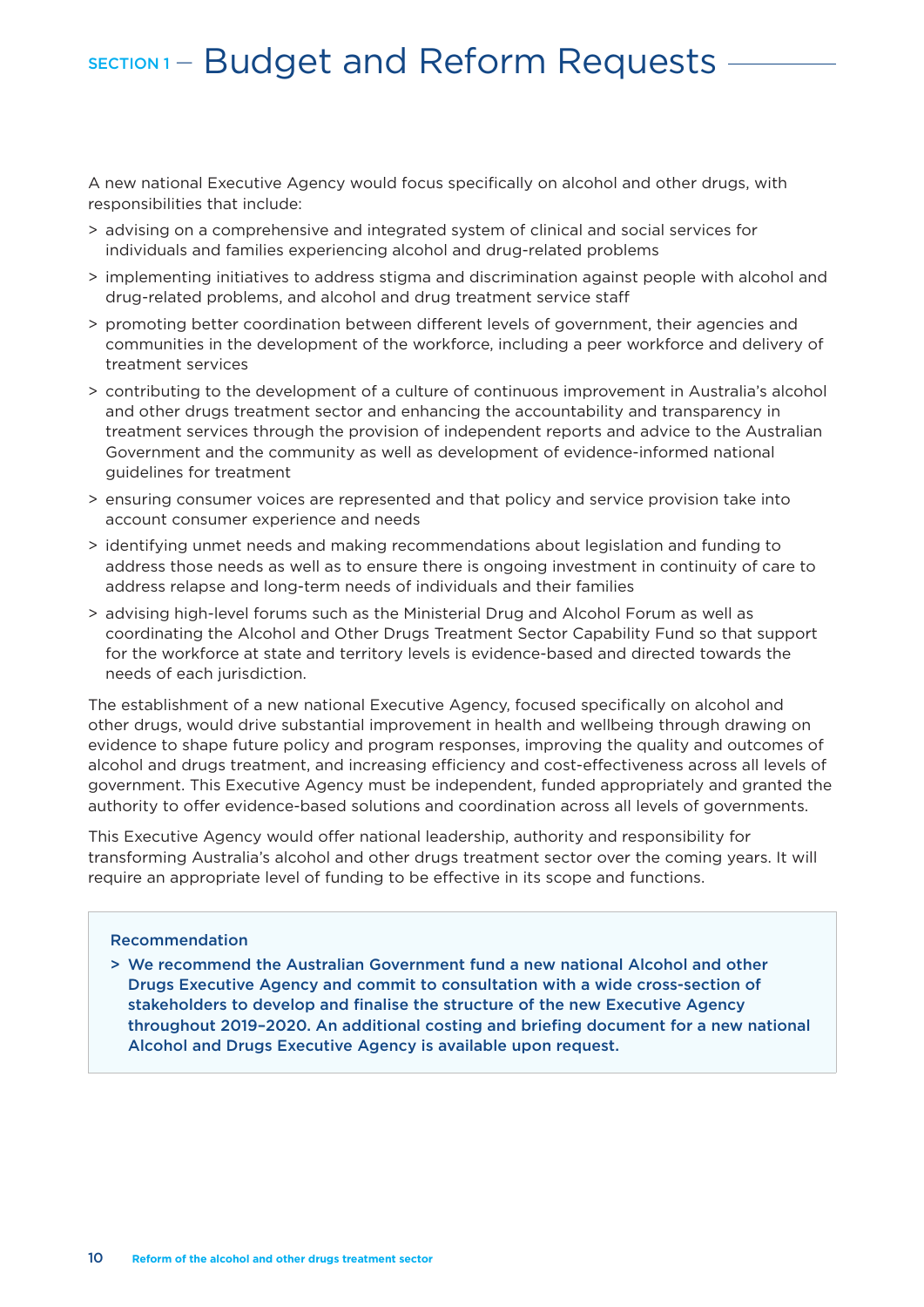### SECTION 1 – Budget and Reform Requests

#### **3** – Invest in service and workforce capability

Insufficient short-term funding and poorly designed and unreliable funding systems have undermined the alcohol and other drugs treatment's service workforce, quality and growth. Common features across the service system include:

- > run-down and poor-quality physical infrastructure
- > lack of capacity to help clients address barriers to service access such as childcare responsibilities or transport
- > lack of capacity to work holistically and in coordination with other health and social services;
- > lack of capacity to invest in research translation, service improvement and evaluation;
- > lack of capacity to meet the needs of culturally diverse client groups
- > lack of ongoing upskilling and education support for staff
- > high levels of job insecurity.

We call on the Australian Government to establish and fund an Alcohol and Other Drugs Treatment Sector Capability Fund. This fund would provide professional advice as well as financial grants to alcohol and drugs treatment organisations. This fund could be coordinated by the proposed new national Alcohol and Other Drugs Executive Agency. Funding would be provided for evidence-based service improvement and evaluation, effective specialist alcohol and other drugs treatment workforce, and capital works to improve the physical infrastructure of services.

This capability fund would enable rapid improvement in alcohol and drugs treatment service quality and accessibility, including the retention and development of a capable and effective workforce. This will mean that the service system can immediately start to generate better outcomes from alcohol and drugs treatment for hundreds of thousands of Australians and their families.

#### Recommendation

> We recommend the Australian Government establish and fund a service and workforce capability fund. This fund would be overseen by the proposed new national Alcohol and other Drugs Treatment Executive Agency.